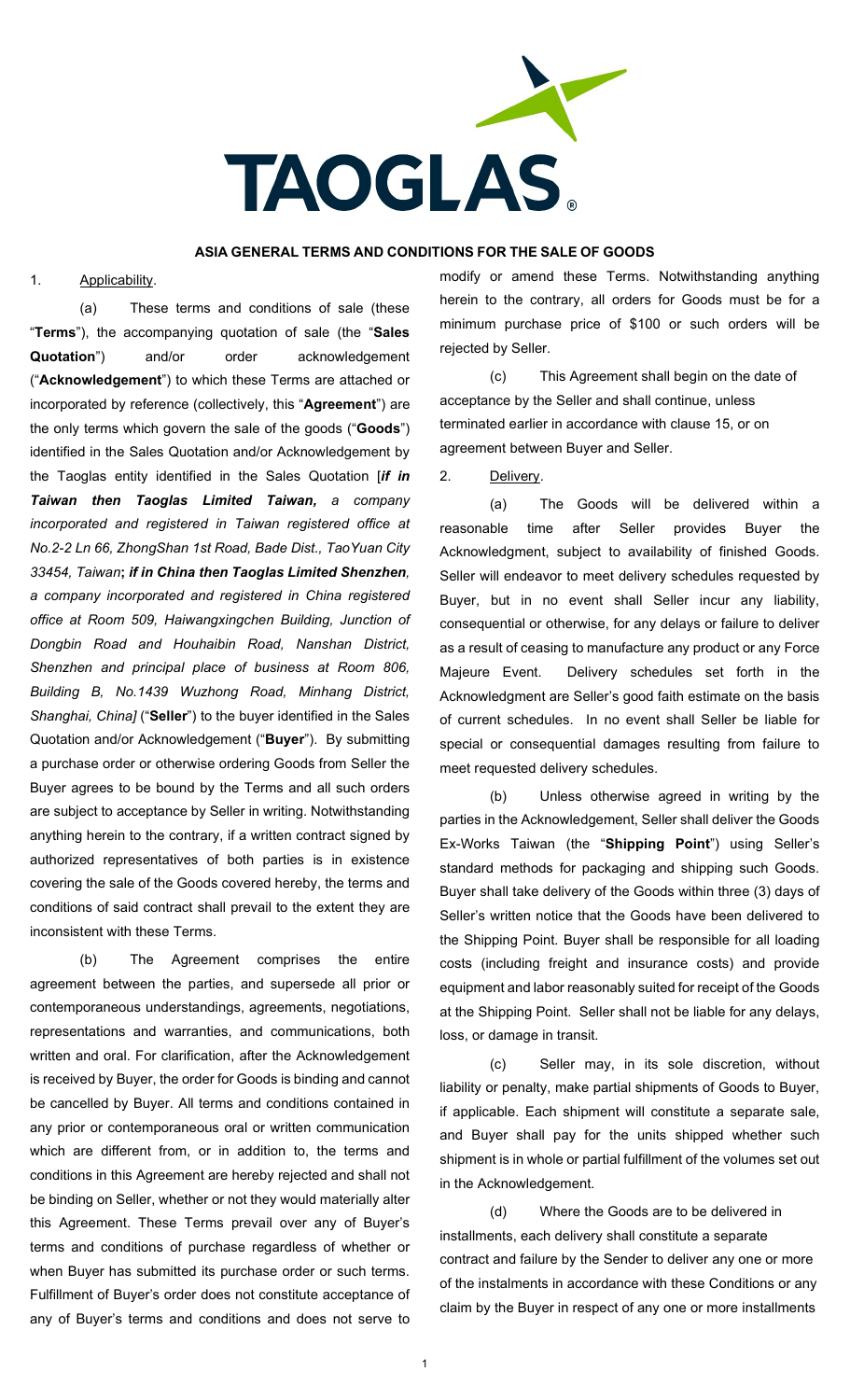shall not entitle the Buyer to treat the contract as a whole as repudiated.

(e) If for any reason Buyer fails to accept delivery of any of the Goods on the date fixed pursuant to Seller's notice that the Goods have been delivered at the Shipping Point, or if Seller is unable to deliver the Goods at the Shipping Point on such date because Buyer has not provided appropriate instructions, documents, licenses or authorizations: (i) risk of loss to the Goods shall pass to Buyer; (ii) the Goods shall be deemed to have been delivered; and (iii) Seller, at its option, may store the Goods until Buyer picks them up, whereupon Buyer shall be liable for all related costs and expenses (including, without limitation, storage and insurance).

### 3. Delayed or Non-delivery.

(a) The quantity of any installment of Goods as recorded by Seller on dispatch from Seller's place of business is conclusive evidence of the quantity received by Buyer on delivery unless Buyer can provide conclusive evidence proving the contrary.

(b) Seller shall not be liable for any delayed or non-delivery of Goods (even if caused by Seller's negligence) unless Buyer gives written notice to Seller of the non-delivery within three (3) days of the quoted delivery date.

(c) Any liability of Seller for non-delivery of the Goods shall be limited to (in Seller's sole discretion) replacing the Goods within a reasonable time or adjusting the invoice respecting such Goods to reflect the actual quantity delivered.

## 4. Shipping Terms.

(a) Unless indicated otherwise in the Acknowledgment, Delivery shall be made EXW (Incoterms 2020), Shipping Point, including without limitation, freight, and insurance costs. If no delivery terms are specified on the Acknowledgement, the method of shipping will be in the sole discretion of Seller. Unless directed in writing otherwise by Buyer, full invoice value will be declared for all shipments.

(b) In these Terms "Incoterms" means the international rules for the interpretation of trade terms of the International Chamber of Commerce as in force at the date when the Agreement is entered into. Unless the context otherwise requires, any term or expression which is defined in or given a particular meaning by the provisions of Incoterms shall have the same meaning in these Terms, but if there is any conflict between the provisions of Incoterms and these Terms, the latter shall prevail.

#### 5. Export Terms.

(a) The Buyer shall be responsible for complying with any legislation or regulations governing the importation of the Goods into the country of destination and for the payment of any duties thereon.

(b) The Buyer shall be responsible for arranging for testing and inspection of the Goods at the Seller's premises before shipment. The Seller shall have no liability for any claim in respect of any defect in the Goods which

would be apparent on inspection and which is made after shipment, or in respect of any damage during transit.

## 6. Title and Risk of Loss.

(a) Risk of loss passes to Buyer upon delivery of the Goods at the Shipping Point. Title to the Goods remains with Seller until Seller receives payment from Buyer of the full contract price (plus relevant taxes) of the Goods. As collateral security for the payment of the purchase price of the Goods, Buyer hereby grants to Seller a lien on and security interest in and to all of the right, title and interest of Buyer in, to and under the Goods, wherever located, and whether now existing or hereafter arising or acquired from time to time, and in all accessions thereto and replacements or modifications thereof, as well as all proceeds (including insurance proceeds) of the foregoing and shall hold such proceeds on trust for the Seller, properly stored, protected and insured in a way that they are identifiable as the property of the Seller and are separated from all other goods of the Buyer.

(b) Until such time as the title and property in the Goods passes to the Buyer (and provided the Goods are still in existence and have not been resold) the Seller shall be entitled at the time to require the Buyer to deliver up the Goods to the Seller and, if the Buyer fails to do so forthwith, to enter upon any premises of the Buyer or any third party where the Goods are stored and repossess the Goods.

#### 7. Amendment and Modification.

(a) These Terms may only be amended or modified by agreement in a writing which specifically states that it amends these Terms and is signed by an authorized representative of each party.

(b) Any reference in these Conditions to any provision of a statute shall be construed as a reference to that provision as amended, re-enacted, or extended at the relevant time.

#### 8. Inspection and Rejection of Nonconforming Goods.

<span id="page-1-0"></span>(a) Buyer shall inspect the Goods within three (3) days of delivery ("**Inspection Period**"). Buyer will be deemed to have accepted the Goods unless it notifies Seller in writing of any Nonconforming Goods during the Inspection Period and furnishes such written evidence or other documentation as required by Seller. If it is not reasonably practicable for the goods to be unwrapped within 3 days of delivery, then the time period shall be extended to 3 days from the time that the particular goods are actually unwrapped provided that notification is made within three months of the date of delivery at the latest. If packaging is visibly damaged, notification shall be made at or immediately after the time of delivery, even if it is not then practicable to establish whether actual damage has occurred to the Goods. "**Nonconforming Goods**" means only the following: (i) product shipped is different than identified in Buyer's Acknowledgement; or (ii) product's label or packaging incorrectly identifies its contents. Unless provided in a separate services agreement between Buyer and Seller, delivery of Goods does not include any installation or other services.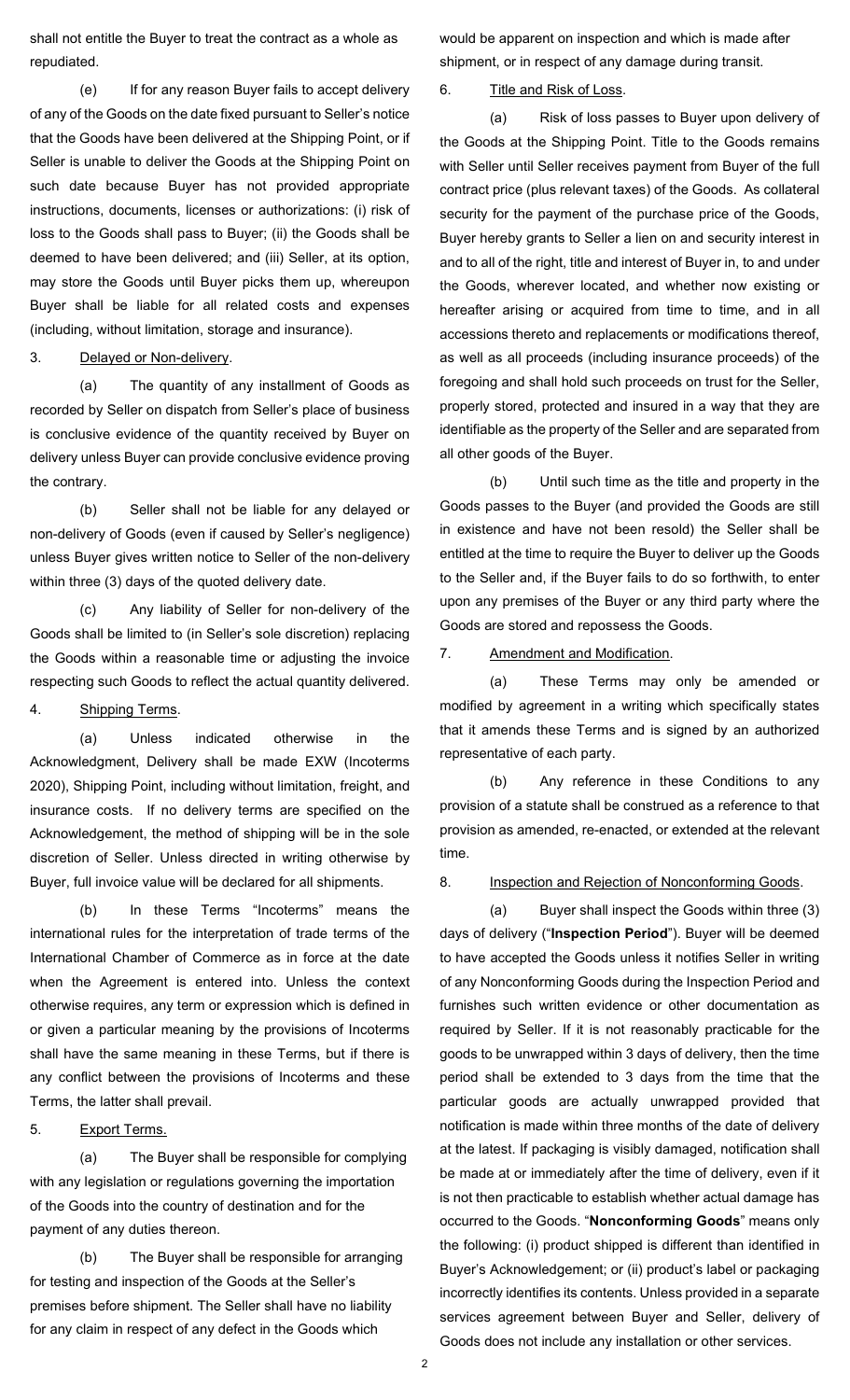(b) Seller will only accept Nonconforming Goods that are returned under Seller's Return Material Authorization procedures then in effect ("**RMA**"). Buyer shall obtain an RMA number from Seller prior to returning any Nonconforming Goods and return the Nonconforming Goods prepaid and insured to Seller to the return location as designated in writing by Seller for the examination to take place there. If Seller reasonably verifies Buyer's claim that the Goods are Nonconforming Goods and that the nonconformance did not develop from use from Buyer, Seller shall, in its sole discretion, repair or replace such Nonconforming Goods with conforming Goods. No returns for Nonconforming Goods are allowed after thirty (30) days from the original shipping date.

(c) Buyer acknowledges and agrees that the remedies set forth in Section [8\(a\)](#page-1-0) are Buyer's exclusive remedies for the delivery of Nonconforming Goods. Except as provided under Section [8\(a\)](#page-1-0) and Section 14, all sales of Goods to Buyer are made on a one-way basis and Buyer has no right to return Goods purchased under this Agreement to Seller.

9. Price.

(a) Buyer shall purchase the Goods from Seller at the prices (the "**Prices**") set forth in Seller's published catalogue literature in force as of the date of the Sales Quotation. However, the Prices shown in such catalogue literature or any other publication are subject to change without notice. Unless specifically stated to the contrary in the Sales Quotation, quoted Prices and discounts are firm for thirty (30) days from the date of the Sales Quotation. Unless otherwise stated, prices are quoted EXW (Incoterms 2020), Shipping Point. Unless otherwise stated in the Acknowledgement, if the Prices should be increased by Seller before delivery of the Goods to a carrier for shipment to Buyer, then these Terms shall be construed as if the increased prices were originally inserted herein, and Buyer shall be billed by Seller on the basis of such increased prices.

(b) All Prices are exclusive of all sales, use and excise taxes, and any other similar taxes, duties and charges of any kind imposed by any governmental authority on any amounts payable by Buyer. Buyer shall be responsible for all such charges, costs, and taxes (present or future); provided, that, Buyer shall not be responsible for any taxes imposed on, or with respect to, Seller's income, revenues, gross receipts, personnel or real or personal property or other assets.

## 10. Payment Terms.

(a) Unless otherwise provided in the Acknowledgement, if Buyer has approved credit with Seller, Buyer shall pay all invoiced amounts due to Seller within twenty-eight (28) days from the date of Seller's invoice, irrespective of the mode of delivery. If Seller does not have Buyer's financial information and has not provided preapproved credit terms for Buyer, the payment must be made in cash with order or C.O.D. in Taiwanese and/or US dollars. If Buyer has approved credit terms, the payment may be made by cash with order, wire transfer of immediately available

funds, check in Taiwanese and/or US dollars, or by credit card. The prices quoted are discounted based on cash transactions, for credit card transactions they are 2% higher. Certain products require a down payment. Any payment terms other than set forth above will be identified in the Sales Quotation or Acknowledgement. Notwithstanding anything herein to the contrary, all prepaid deposits and down payments are nonrefundable. If a deposit is not received when due, Seller reserves the right to postpone manufacturing of Goods until payment is received. Seller will not be responsible for shipment delays due to deposit payment delays.

(b) In Seller's sole discretion, Seller may assess Buyer interest on all late payments of 4% per annum above Allied Irish Banks, p.l.c. base rate from time to time or the highest rate permissible under applicable law, until payment in full is made, calculated daily, and compounded monthly until the actual date of payment (a part of a month being treated as a full month for the purpose of calculating interest). Buyer shall reimburse Seller for all costs incurred in collecting any late payments, including, without limitation, attorneys' fees. In addition to all other remedies available under these Terms or at law (which Seller does not waive by the exercise of any rights hereunder), if Buyer fails to pay any amounts when due hereunder and such failure continues for ten (10) days following written notice thereof Seller shall be entitled to (i) cancel the contract or suspend any further delivery/commitments to the Buyer, (ii) offset any payment made by Buyer to such of the Goods and/or services (or the Goods supplied under any other agreement between the Buyer and the Seller) as Seller deems appropriate, (iii) demand the immediate payment of all payments outstanding in respect of the Goods and of any other goods, works or services under any other contract notwithstanding the fact that the date for payment may not have fallen due, (iv) cancel any warranty which would otherwise be applicable in relation to any Goods and/or services supplied to Buyer, or (v) demand of Buyer the full price for the Goods supplied before the application of any discounts or reductions.

(c) Buyer shall not withhold payment of any amounts due and payable by reason of any set-off of any claim or dispute with Seller, whether relating to Seller's breach, bankruptcy or otherwise.

## 11. Intellectual Property; Software License.

(a) To the extent that any Goods provided under this Agreement contain any kind of software, whether preinstalled, embedded (e.g., firmware), in read only memory, or found on any other media or other form installed on the Goods, but specifically excludes any other software applications or cloud-based software platform that Seller makes available it its customers pursuant to a separate agreement ("**Software**"), such Software and accompanying user guides, instruction manuals, policies and procedures, and other documentation, including with respect to the use of the Goods and Software ("**Documentation**") are licensed to Buyer, not sold and shall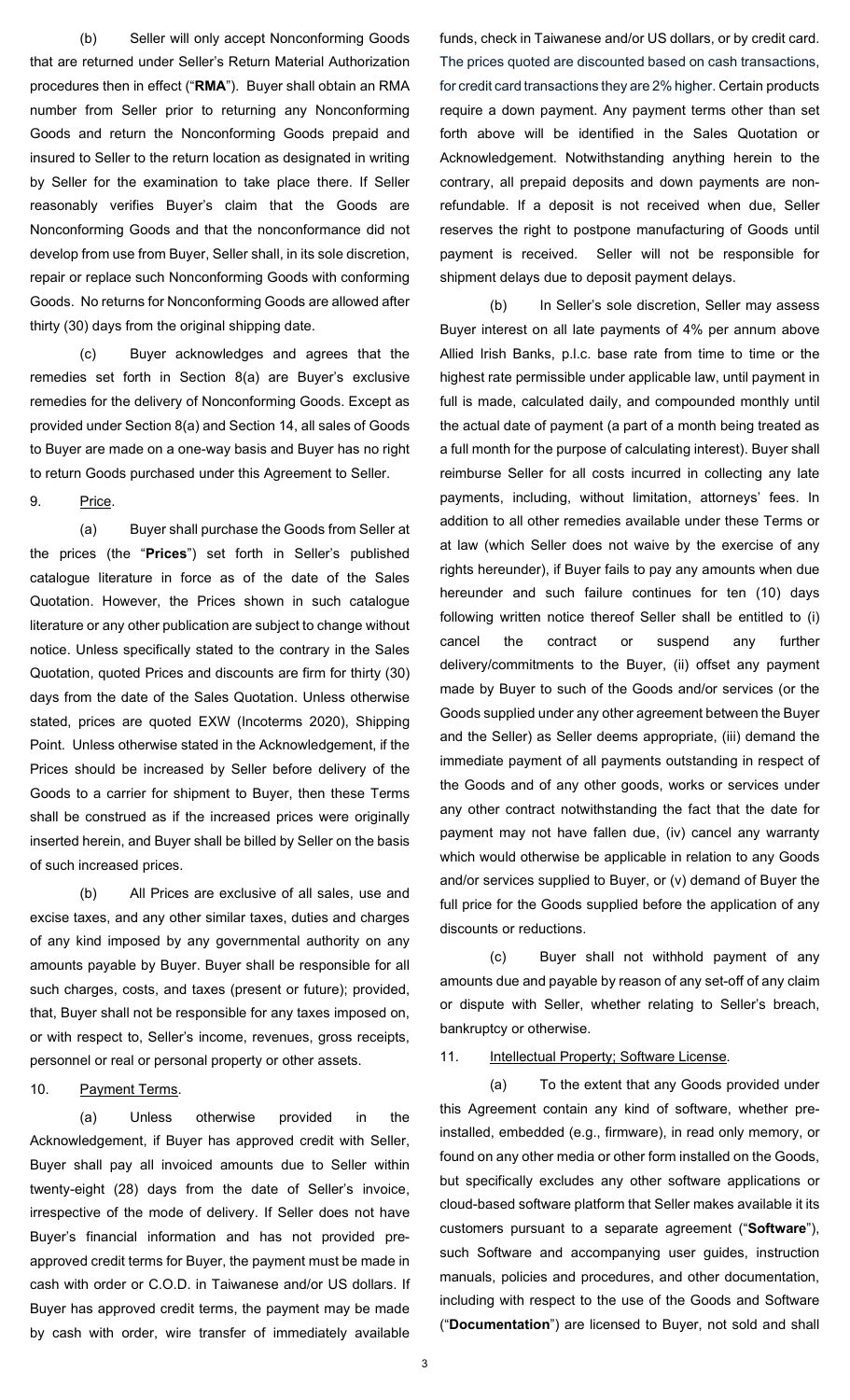remain the sole and exclusive property of Seller or third party licensors of Seller. Subject to the terms and conditions of this Agreement and the payment of all fees hereunder, Seller grants Buyer: (i) a limited, non-exclusive license to use the Software provided with the Goods solely for use as part of the Goods and in accordance with any Documentation provided with the Goods for Buyer's internal business use. Except as set forth in this section, no other right or license of any kind is granted by Seller to Buyer hereunder with respect to the Goods. Certain components of the Goods may include thirdparty hardware and third-party software such as computer operating systems. Licenses to such third-party software are subject to the terms and conditions of any applicable thirdparty software license agreements. Unless identified in the Sales Quotation or Acknowledgement, no license is granted by Seller with respect to such third-party software products that may be provided with the Goods (if any). Seller makes no warranties regarding any third-party hardware or software that may accompany the Goods or otherwise and such software is explicitly included in the definition of Third-Party Products below.

(b) Except to the extent permitted by applicable mandatory law, Buyer shall not, and shall not permit any employee or third-party to: (a) copy all or any portion of the Software; (b) decompile, disassemble or otherwise reverse engineer the Software, or any portion thereof, or determine or attempt to determine any source code, algorithms, methods, or techniques used or embodied in the Software or any portion thereof; (c) modify, translate, or create any derivative works based upon the Software; (d) distribute, disclose, market, rent, lease, sublicense, or pledge the Software or Documentation, in whole or in part, to any third party; (e) remove or alter any copyright, trademark, or other proprietary notices, legends, symbols, or labels appearing on or in the Software or Documentation; (f) perform, or release the results of, benchmark tests or other comparisons of the Software with other software or materials; (g) transfer the Software and Documentation, except as part of, or with, the Goods in accordance with these Terms and subject to the restrictions contained herein; (h) permit the Software or Documentation to be used for or in connection with any outsourcing services, service provider, service bureau, time-sharing, software as a service, data processing, information service or other similar technology, service or arrangement, on behalf of or for the benefit of a third party; (i) incorporate the Software or Documentation or any portion thereof into any other materials, products, or services, or use the Software for production purposes; (j) use the Software with any peripheral equipment or devices, other than the Goods; or (k) use the Software or Documentation for any purpose other than in accordance with these Terms. In the event of any violation of this section, Seller may immediately terminate the license to Software and Documentation and shall be entitled to an injunction or other equitable relief.

(c) All patents, trademarks, copyrights, or other intellectual property rights embodied in the Goods, including without limitation the Software, Documentation, all Updates, modifications, and derivative works, are owned by Seller and its licensors. Seller and its licensors retain all right, title and interest in such intellectual property rights. Except as expressly set forth herein, no license rights or ownership in or to any of the foregoing is granted or transferred hereunder, either directly or by implication. ALL RIGHTS RESERVED.

(d) Seller is not obliged to provide Buyer any Updates or other Software support or maintenance under these Terms. Any support and maintenance will only be provided under a separate services agreement and subject to the applicable support and maintenance fees during the term of such separate services agreement. For purposes hereof, "Updates" means the object code forms of any modifications, error corrections, bug fixes, new releases, or other updates of or to the Software and Documentation that may be provided or otherwise made available hereunder by Seller to Buyer pursuant to a separate services agreement. Any such Update provided or made available by Seller hereunder shall be deemed a part of the Goods and subject to these Terms. The Documentation may be updated by Seller from time to time by posting the updated Documentation on its website or upon notice to Buyer.

(e) If the Goods are to be manufactured or any process is to be applied to the Goods by Seller in accordance with a specification submitted by Buyer, Buyer shall indemnify, defend, and hold harmless Seller against all loss, damages, costs and expenses awarded against or incurred by the Seller in connection with, or paid, or agreed to be paid in settlement by the Seller related to any claim, including for infringement of any patent, copyright, design, trade mark or other industrial or intellectual property rights of any other person, which results from the Seller's use of Buyer's specification.

#### 12. Limited Warranty.

<span id="page-3-0"></span>(a) Subject to the exceptions and upon the conditions set forth herein, Seller warrants to Buyer that for a period of one (1) year from the date of shipment ("**Warranty Period**"), that such Goods will be free from material defects in material and workmanship.

(b) Seller makes no warranty, express or implied, with respect to the design or operation of any product or system in which any Seller's product sold hereunder is a component.

(c) **EXCEPT FOR THE WARRANTY SET FORTH IN SECTION 12(A), SELLER MAKES NO WARRANTY WHATSOEVER WITH RESPECT TO THE GOODS (INCLUDING ANY SOFTWARE) OR SERVICES, INCLUDING ANY (a) WARRANTY OF MERCHANTABILITY; (b) WARRANTY OF FITNESS FOR A PARTICULAR PURPOSE; (c) WARRANTY OF TITLE; OR (d) WARRANTY AGAINST INFRINGEMENT OF INTELLECTUAL PROPERTY RIGHTS OF A THIRD PARTY; WHETHER**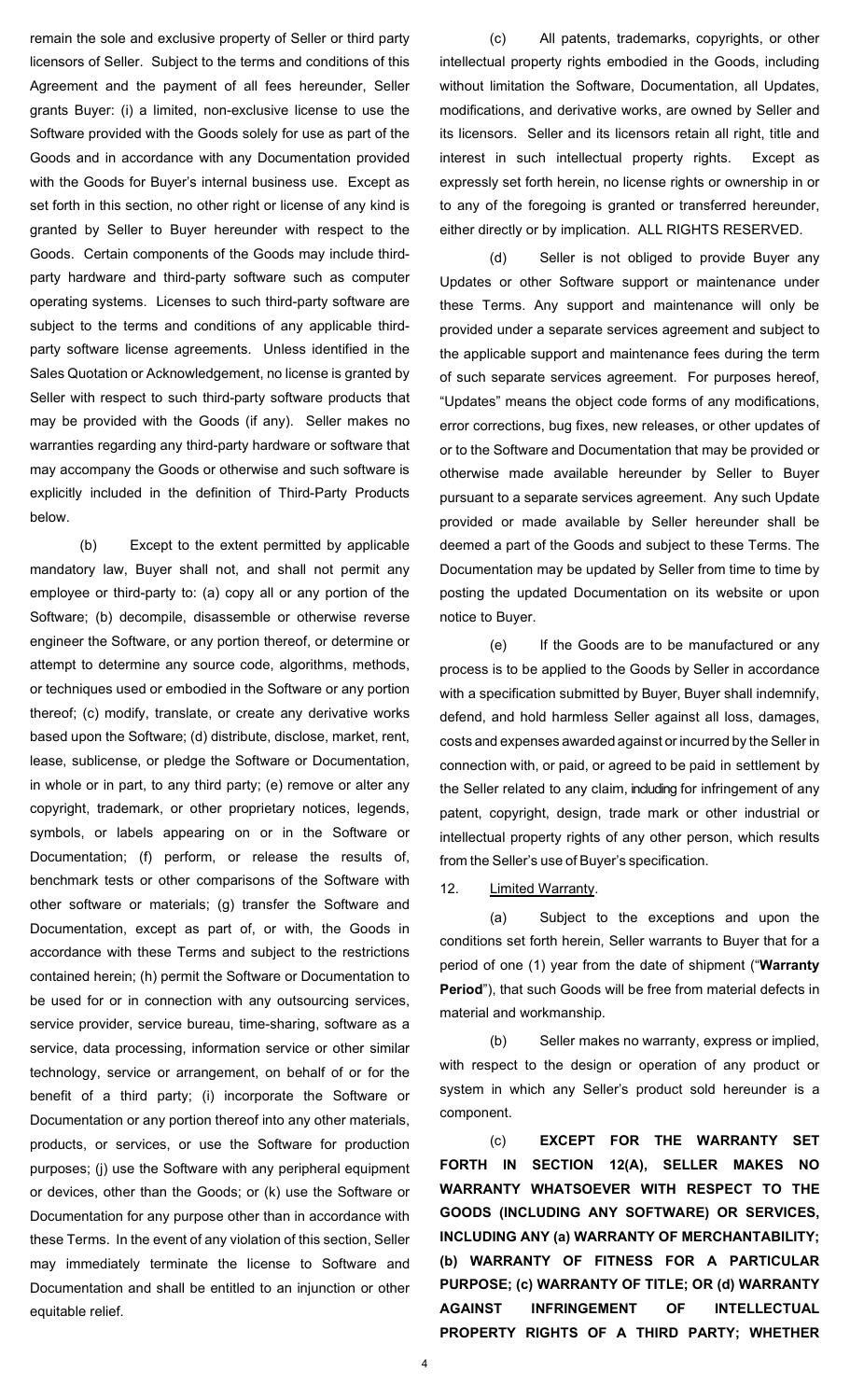# **EXPRESS OR IMPLIED BY LAW, COURSE OF DEALING, COURSE OF PERFORMANCE, USAGE OF TRADE OR OTHERWISE.**

(d) Products manufactured by a third party and/or third-party software ("**Third Party Product**") may constitute, contain, be contained in, incorporated into, attached to, or packaged together with, the Goods. Third Party Products are not covered by the warranty in Section 12(a). For the avoidance of doubt, **SELLER MAKES NO REPRESENTATIONS OR WARRANTIES WITH RESPECT TO ANY THIRD PARTY PRODUCT, INCLUDING ANY (a) WARRANTY OF MERCHANTABILITY; (b) WARRANTY OF FITNESS FOR A PARTICULAR PURPOSE; (c) WARRANTY OF TITLE; OR (d) WARRANTY AGAINST INFRINGEMENT OF INTELLECTUAL PROPERTY RIGHTS OF A THIRD PARTY; WHETHER EXPRESS OR IMPLIED BY LAW, COURSE OF DEALING, COURSE OF PERFORMANCE, USAGE OF TRADE OR OTHERWISE.** Notwithstanding the foregoing, in the event of the failure of any Third Party Product, Seller will assist (within reason) Buyer (at Buyer's sole expense) in obtaining from the respective third party, any (if any) adjustment that is available under such third party's warranty.

(e) Seller shall not be liable for a breach of the warranty set forth in Section [12\(a\)](#page-3-0) unless: (i) Buyer gives written notice of the defect, reasonably described, to Seller within five (5) days of the time when Buyer discovers or ought to have discovered the defect and such notice is received by Seller during the Warranty Period; (ii) Seller is given a reasonable opportunity after receiving the notice to examine such Goods; (iii) Buyer (if requested to do so by Seller) returns such Goods (prepaid and insured to Seller to the return location as designated in writing by Seller) to Seller pursuant to Seller's RMA procedures outlined in Section 14 and Buyer obtains a RMA number from Seller prior to returning such Goods for the examination to take place; and (iii) Seller reasonably verifies Buyer's claim that the Goods are defective and that the defect developed under normal and proper use.

Seller shall not be liable for a breach of the warranty set forth in Section12(a) if: (i) Buyer makes any further use of such Goods after giving such notice; (ii) the defect arises because Buyer failed to follow Seller's oral or written instructions as to the storage, installation, commissioning, use or maintenance of the Goods; (iii) Buyer alters or repairs such Goods without the prior written consent of Seller; (iv) repairs or modifications are made by persons other than Seller's own service personnel, or an authorized representative's personnel, unless such repairs are made with the written consent of Seller in accordance with procedures outlined by Seller; (v) the defect arises in connection with any drawing, design or specification supplied to Seller from Buyer; or (vi) the defect arises because of reasonable wear and tear, willful damage, negligence, abnormal working conditions or misuse by, or on behalf of, the Buyer.

(g) Subject to Section 12(e) and Section 12(f) above, with respect to any such Goods during the Warranty Period, Seller shall, in its sole discretion, either repair or replace such Goods (or the defective part), provided that, if Seller so requests, Buyer shall, at Buyer's expense, return such Goods to Seller.

(h) Any claim under this Section 12 must be in writing and must contain full details of the claim including the part numbers of any allegedly defective Goods. Seller shall be afforded reasonable opportunity and facilities to investigate any claim made under this clause and Buyer shall, if requested in writing by the Seller, make available any Goods which are subject of any claim, and any packing, securely packed for collection from the Buyer's premises for examination by Seller. Seller shall have no liability with regard to any claim in the event the Buyer has not complied with the provisions of this Section 12. Limited Warranty

(i) **THE REMEDIES SET FORTH IN SECTION 12(G) SHALL BE BUYER'S SOLE AND EXCLUSIVE REMEDY AND SELLER'S ENTIRE LIABILITY FOR ANY BREACH OF THE LIMITED WARRANTY SET FORTH IN SECTION 12(A).** Representations and warranties made by any person, including representatives of Seller, which are inconsistent or in conflict with the terms of this warranty, as set forth above, shall not be binding upon Seller.

#### 13. **Limitation of Liability.**

(a) **TO THE FULLEST EXTENT PERMITTED BY LAW, IN NO EVENT SHALL SELLER BE LIABLE FOR ANY CONSEQUENTIAL, INDIRECT, INCIDENTAL, SPECIAL, EXEMPLARY, OR PUNITIVE DAMAGES, LOST PROFITS OR REVENUES OR DIMINUTION IN VALUE, LOSS OF INFORMATION OR DATA OR PERSONAL INJURY OR DEATH ARISING IN ANY WAY OUT OF THE MANUFACTURE, SALE, USE, OR INABILITY TO USE ANY GOODS, SOFTWARE OR SERVICE, OR ARISING OUT OF OR RELATING TO ANY BREACH OF THIS AGREEMENT, WHETHER OR NOT THE POSSIBILITY OF SUCH DAMAGES HAS BEEN DISCLOSED IN ADVANCE BY BUYER OR COULD HAVE BEEN REASONABLY FORESEEN BY BUYER, REGARDLESS OF THE LEGAL OR EQUITABLE THEORY (CONTRACT, TORT OR OTHERWISE) UPON WHICH THE CLAIM IS BASED, AND NOTWITHSTANDING THE FAILURE OF ANY AGREED OR OTHER REMEDY OF ITS ESSENTIAL PURPOSE.**

(b) **IN NO EVENT SHALL SELLER'S AGGREGATE LIABILITY ARISING OUT OF OR RELATED TO THIS AGREEMENT, WHETHER ARISING OUT OF OR RELATED TO BREACH OF CONTRACT, TORT (INCLUDING NEGLIGENCE) OR OTHERWISE, EXCEED THE TOTAL OF THE AMOUNTS PAID TO SELLER FOR THE GOODS SOLD HEREUNDER.**

(c) Notwithstanding the foregoing, the Seller shall be liable to the Buyer under any Contract only in respect of personal injury to or the death of any person or loss or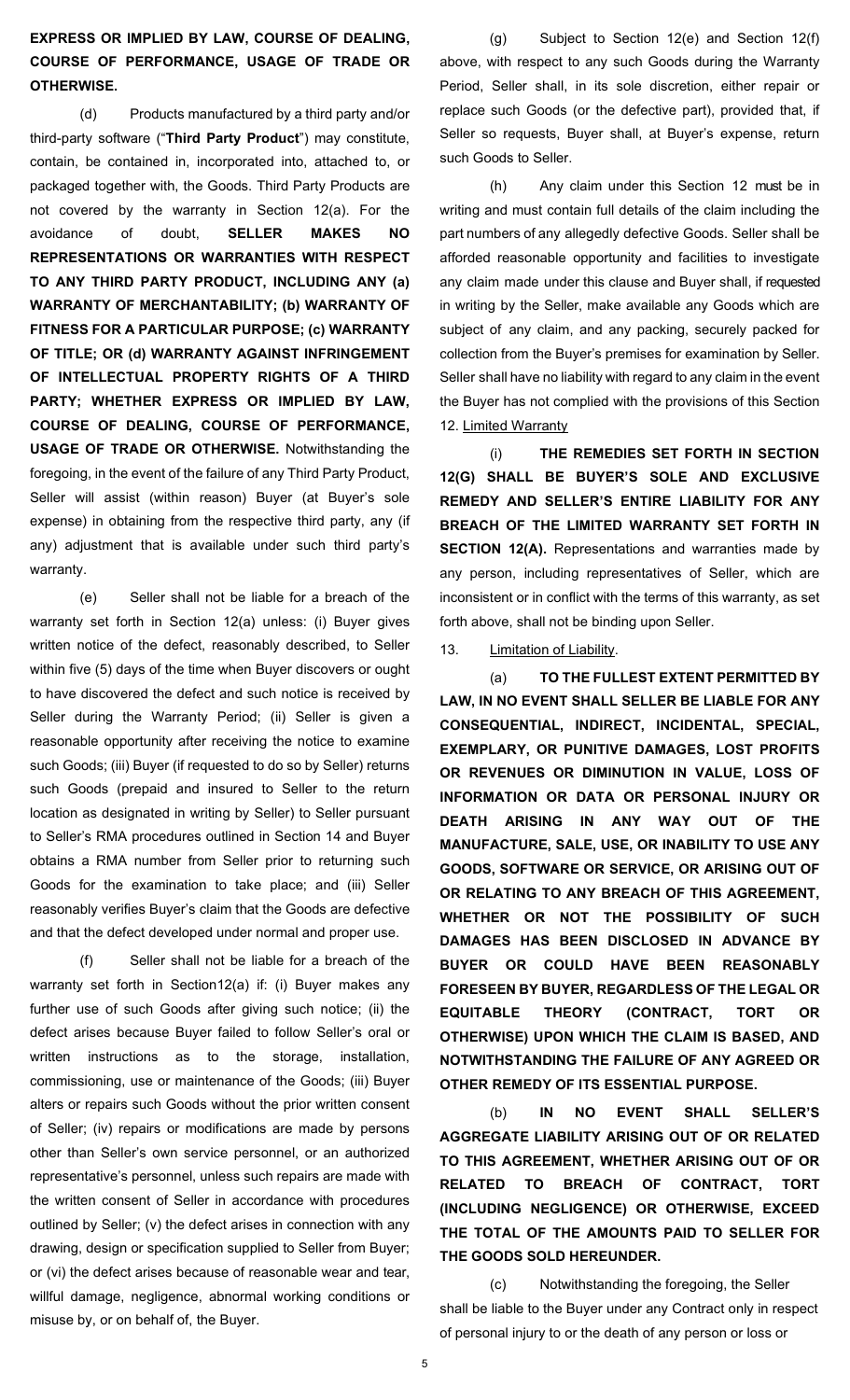damage to any property caused directly by the acts or omissions of the Seller, its employees, agents, or subcontractors. Except in respect of personal injury or death caused by negligence (for which by law no limit applies), the Sellers liability to the Buyer under any Contract in respect of any one event or series of connected events shall not exceed €1 million.

(d) Except in respect of death or personal injury caused by the Seller's negligence, the Seller shall not be liable to the Buyer by reason of any representation or any implied warranty, condition or other term, or any duty at common law, or under the express terms of the Contract, for any indirect or consequential loss compensation whatsoever (and whether caused by the negligence of the Seller, its employees or agents or otherwise) which arise out of or in connection with the supply of the Goods or their use of resale by the Buyer, except as expressly provided in these Conditions.

14. Warranty Return Authorization Process.

(a) This Return and Warranty Policy Statement applies to Taoglas products purchased directly from Taoglas. If you did not acquire the Taoglas products directly, check with your supplier for their returns policy.

(b) Buyer must submit a Return Material Authorization (RMA) Fax Request Form in full and e-mail to [RMA@taoglas.com. S](mailto:RMA@taoglas.com)eller will then respond to Buyer by phone within 48 hours of receiving RMA Request Form. Buyer must include any relevant material showing documentation of the defect or damage, i.e., pictures and other details.

(c) Upon receiving above information, Seller will first confirm whether there is a potential problem that may be covered by warranty or replacement service. If this is the case, Buyer will be issued an RMA # and an RMA Acknowledgment Form that confirms Buyer's request within two) business days. Returned Goods will not be received under any circumstance without an RMA Acknowledgment Form and RMA #. Unauthorized returns or freight collection returns will be returned to Buyer at Buyer's expense.

(d) Once Buyer receives the RMA # and Acknowledge Form, it must re-package the Goods, and attach the RMA Acknowledgement Form on the outside of the package. Protecting the value of returned Goods by packaging and shipping them correctly is Buyer's responsibility. Seller reserves the right to deny warranty coverage for any damage caused by inadequate packing. Original protective packaging or an equivalent substitute must be used and all parts must be packed securely inside the external shipping carton to prevent mechanical damage. Buyer must send the Goods to the return location written on the issued RMA Acknowledgment Form. All Goods must be returned freight prepaid within thirty (30) days of obtaining an RMA. Seller reserves the right to cancel the RMA after thirty (30) days. If Buyer fails to return the Goods within such thirty (30) days, Buyer must contact [RMA@taoglas.com](mailto:RMA@taoglas.com) to obtain a new RMA.

(e) On dispatch of the Goods Buyer must email a copy of the RMA Acknowledgement form along with the tracking number to [RMA@taoglas.com.](mailto:RMA@taoglas.com) Seller will not accept unauthorized returns or freight collection returns, and Seller will return these to Buyer at Buyer's expense. If a returned product contains parts that are no longer available or repairable, Seller will contact Buyer to discuss resolution and return of the material. Seller will reject any returns without a valid RMA#.

(f) The repair department will evaluate all Goods returned for repair to determine warranty coverage and will resolve any questions that may arise during evaluation to make a final determination.

(g) Seller will invoice Buyer the purchase price of the replacement product and freight charges if the warranty or replacement service has been voided because of tampering, removal of components, improper maintenance, or any other reason as further set forth in the Limited Product Warranty or if Seller has not received the defective merchandise within thirty (30) days after receiving the RMA documents. See Section 12 of the Terms for full details relating to the Limited Warranty. Buyer acknowledges, that the destination country importation, compliance with the relevant export controls, and customs clearance may impact actual delivery times.

15. Compliance with Law. Buyer shall comply with all applicable laws, regulations, and ordinances. Buyer shall maintain in effect all the licenses, permissions, authorizations, consents and permits that it needs to carry out its obligations under this Agreement. Buyer shall comply with all export and import laws of all countries involved in the sale of the Goods under this Agreement or any resale of the Goods by Buyer. Goods, services, and technical data delivered by Seller shall be subject to EU export controls. Buyer shall, and shall cause its customers to, obtain all licenses, permits and approvals required by any government and shall comply with all applicable laws, rules, policies and procedures of the applicable government and other competent authorities. Buyer will indemnify and hold Seller harmless for any violation or alleged violation by Buyer of such laws, rules, policies, or procedures. Buyer shall not transmit, export or re-export, directly or indirectly, separately or as part of any system, the Goods, or any technical data (including processes and services) received from Seller, without first obtaining any license required by the applicable government. Buyer also certifies that none of the Goods or technical data supplied by Seller under this Agreement will be sold or otherwise transferred to, or made available for use by or for, any entity that is engaged in the design, development, production or use of nuclear, biological, or chemical weapons or missile technology. No Buyer information will be deemed "technical data" unless Buyer specifically identifies it to Seller as such. Buyer assumes all responsibility for shipments of Goods requiring any government import clearance. Seller may terminate this Agreement if any governmental authority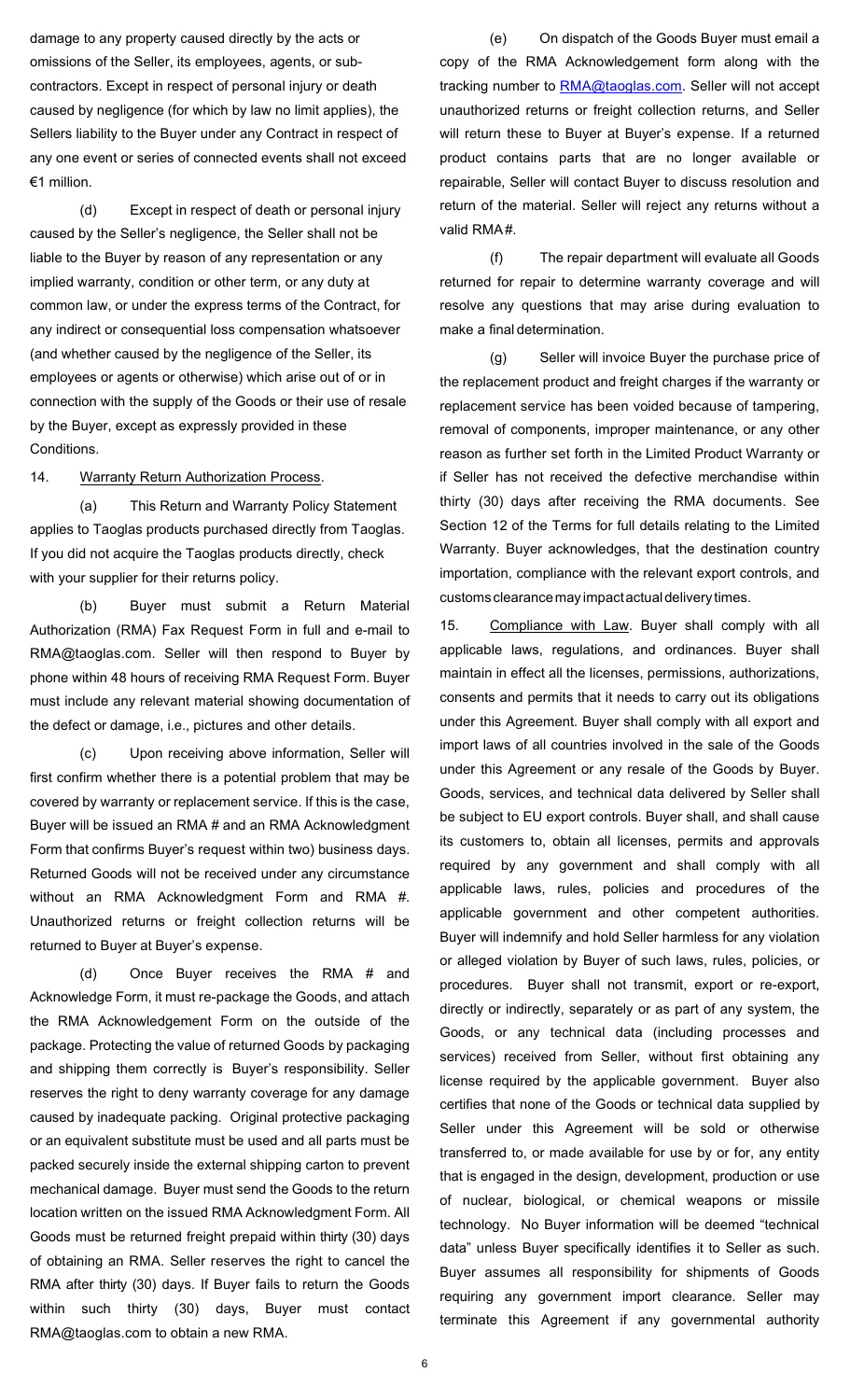imposes antidumping or countervailing duties or any other penalties on Goods. For all international shipments, Seller requires that all required export control documentations are submitted by Buyer along with the purchase order. Seller reserves the right to postpone shipment until all documentations are completed and submitted to Seller. Seller will not be responsible for shipment delays due to noncompliance by Buyer of the foregoing two sentences.

16. Termination. In addition to any remedies that may be provided under these Terms, Seller may terminate this Agreement with immediate effect upon written notice to Buyer, if Buyer: (i) fails to pay any amount when due under this Agreement and such failure continues for ten (10) days after Buyer's receipt of written notice of nonpayment; (ii) has not otherwise performed or complied with any of these Terms, in whole or in part; (iii) becomes insolvent, files a petition for bankruptcy or commences or has commenced against it proceedings relating to bankruptcy, receivership, reorganization or assignment for the benefit of creditors; or (iv) challenges the validity, enforceability, or scope of any Seller intellectual property rights at any time.

17. Waiver. No waiver by Seller of any of the provisions of this Agreement is effective unless explicitly set forth in writing and signed by Seller. No failure to exercise, or delay in exercising, any rights, remedy, power, or privilege arising from this Agreement operates or may be construed as a waiver thereof. No single or partial exercise of any right, remedy, power or privilege hereunder precludes any other or further exercise thereof or the exercise of any other right, remedy, power, or privilege.

18. Confidential Information. All non-public, confidential or proprietary information of Seller, including, but not limited to, specifications, samples, patterns, designs, plans, drawings, documents, data, business operations, customer lists, pricing, discounts or rebates, disclosed by Seller to Buyer, whether disclosed orally or disclosed or accessed in written, electronic or other form or media, and whether or not marked, designated or otherwise identified as "confidential," in connection with this Agreement is confidential, solely for the use of performing this Agreement and may not be disclosed or copied unless authorized in advance by Seller in writing. Upon Seller's request, Buyer shall promptly return all documents and other materials received from Seller. Seller shall be entitled to injunctive relief for any violation of this Section. This Section does not apply to information that is: (a) in the public domain through no fault of Buyer; (b) known to Buyer at the time of disclosure without restriction as evidenced by its records; or (c) rightfully obtained by Buyer on a non-confidential basis from a third party.

19. Force Majeure. Seller shall not be liable or responsible to Buyer, nor be deemed to have defaulted or breached this Agreement, for any failure or delay in fulfilling or performing any term of this Agreement when and to the extent such failure or delay is caused by or results from acts or circumstances

beyond the reasonable control of Seller including, without limitation, acts of God, flood, fire, earthquake, explosion, governmental actions, war, invasion or hostilities (whether war is declared or not), terrorist threats or acts, riot, or other civil unrest, national emergency, revolution, insurrection, epidemic, lock-outs, strikes or other labor disputes (whether or not relating to either party's workforce), or restraints or delays affecting carriers or inability or delay in obtaining supplies of adequate or suitable materials, materials or telecommunication breakdown or power outage (each a "**Force Majeure Event**"), provided that, if the event in question continues for a continuous period in excess of thirty (30) days, Buyer shall be entitled to give notice in writing to Seller to terminate this Agreement.

20. Assignment. Buyer shall not assign any of its rights or delegate any of its obligations under this Agreement without the prior written consent of Seller. Any purported assignment or delegation in violation of this Section is null and void. No assignment or delegation relieves Buyer of any of its obligations under this Agreement.

21. Relationship of the Parties. The relationship between the parties is that of independent contractors. Nothing contained in this Agreement shall be construed as creating any agency, partnership, joint venture or other form of joint enterprise, employment, or fiduciary relationship between the parties, and neither party shall have authority to contract for or bind the other party in any manner whatsoever.

22. No Third-Party Beneficiaries. This Agreement is for the sole benefit of the parties hereto and their respective successors and permitted assigns and nothing herein, express, or implied, is intended to or shall confer upon any other person or entity any legal or equitable right, benefit, or remedy of any nature whatsoever under or by reason of these Terms.

<span id="page-6-0"></span>23. Governing Law. Buyer's domicile will determine the Seller entity with whom Buyer is contracting under this Agreement, what law will apply in any dispute arising out of or in connection with this Agreement, the place of arbitration for any such dispute, and where notices to Seller should be directed. If Buyer is located in (a) the United States of America, Taoglas USA, Inc. will be the contracting party to this Agreement, (b) Europe, Taoglas Ltd or Taoglas IOT Solutions, Ltd – will be the contracting party to this Agreement, (a) China, Taoglas Shenzhen Ltd. will be the contracting party to this Agreement, or (b) Taiwan, Taoglas (Taiwan) Ltd. will be the contracting party to this Agreement. Each party agrees to the applicable governing law (without regard to choice or conflicts of law rules), and the place of arbitration, as set forth in this Section. If Taoglas USA, Inc. is the contracting party to this Agreement, then the governing law shall be the State of California U.S.A., without reference to its conflicts of law provisions, and the place of arbitration shall be San Diego, California. If Taoglas Limited or Taoglas IOT Solutions, Ltd is the contracting party to this Agreement, then the governing law